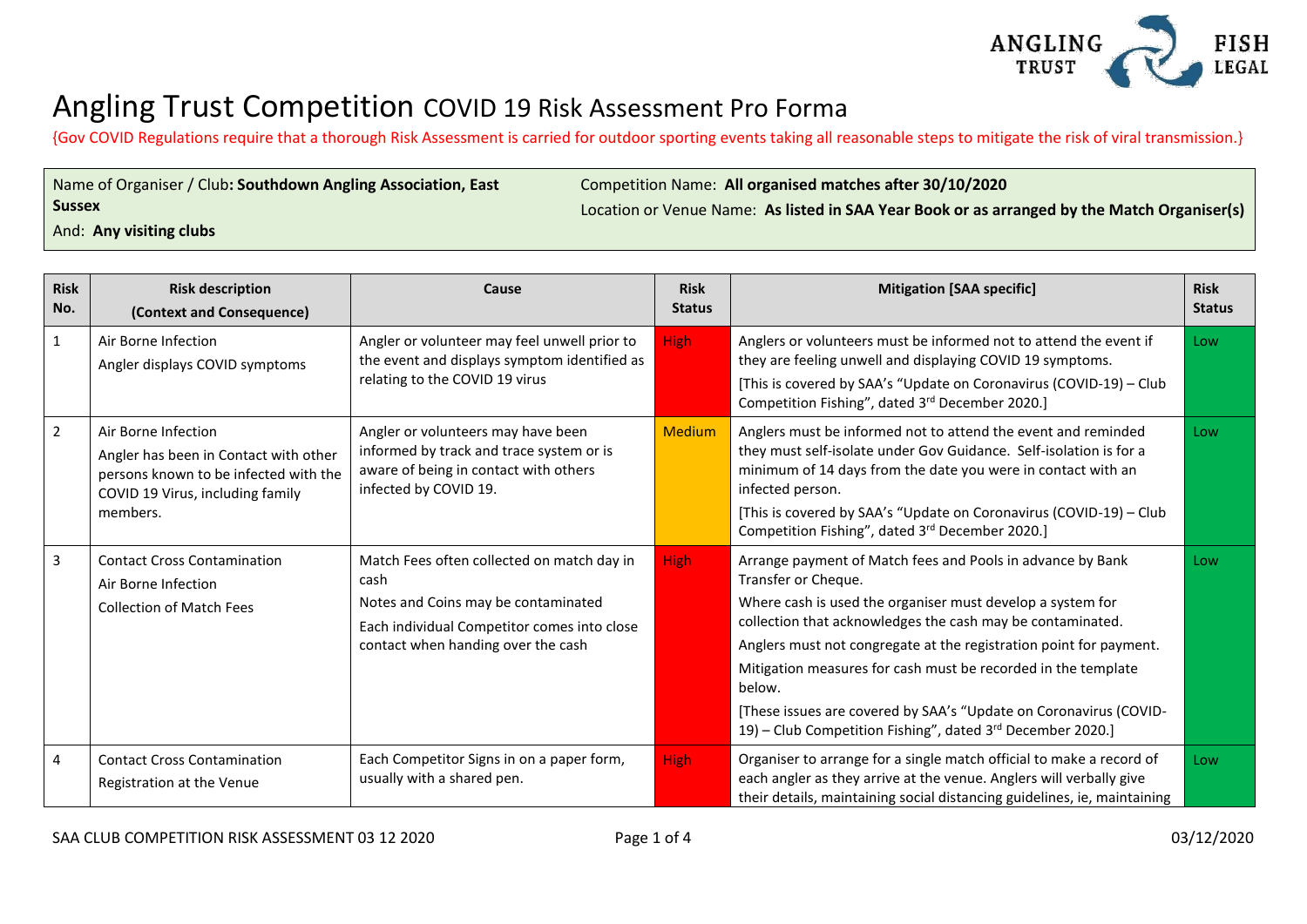

{Gov COVID Regulations require that a thorough Risk Assessment is carried for outdoor sporting events taking all reasonable steps to mitigate the risk of viral transmission.}

| <b>Risk</b><br>No. | <b>Risk description</b><br>(Context and Consequence)                  | Cause                                                                                                                                                                                                                                                                | <b>Risk</b><br><b>Status</b> | <b>Mitigation [SAA specific]</b>                                                                                                                                                                                                                                                                                         | <b>Risk</b><br><b>Status</b>                                                                                                                                                                                           |
|--------------------|-----------------------------------------------------------------------|----------------------------------------------------------------------------------------------------------------------------------------------------------------------------------------------------------------------------------------------------------------------|------------------------------|--------------------------------------------------------------------------------------------------------------------------------------------------------------------------------------------------------------------------------------------------------------------------------------------------------------------------|------------------------------------------------------------------------------------------------------------------------------------------------------------------------------------------------------------------------|
|                    |                                                                       | Each competitor approaches a central area<br>to sign in on match day                                                                                                                                                                                                 |                              | a minimum of 2m between match official and anglers. No physical<br>contact, handshakes etc.                                                                                                                                                                                                                              |                                                                                                                                                                                                                        |
|                    |                                                                       |                                                                                                                                                                                                                                                                      |                              | Anglers must not queue or congregate at the registration location.                                                                                                                                                                                                                                                       |                                                                                                                                                                                                                        |
|                    |                                                                       |                                                                                                                                                                                                                                                                      |                              | Anglers Contact details will be held for 21 days for Track and Trace.<br>[These issues are covered by SAA's "Update on Coronavirus (COVID-<br>19) - Club Competition Fishing", dated 3rd December 2020.]                                                                                                                 |                                                                                                                                                                                                                        |
| 5                  | Peg Draw<br><b>Contact Cross Contamination</b><br>Air Borne Infection | Pegs drawn individually by contestants from<br>shared bag.<br>Draw bag or box is normally held or<br>supervised by an organiser who also receives<br>the number or token before registering it on<br>a paper form.                                                   | High:                        | Draw held in advance by Zoom or similar media by match organiser<br>and post peg allocation by e-mail or social media the morning of the<br>match.                                                                                                                                                                       | Low                                                                                                                                                                                                                    |
|                    |                                                                       |                                                                                                                                                                                                                                                                      |                              | If the draw is made at the Venue a match official will draw on behalf<br>of the angler and the angler will be informed verbally.                                                                                                                                                                                         |                                                                                                                                                                                                                        |
|                    |                                                                       |                                                                                                                                                                                                                                                                      |                              |                                                                                                                                                                                                                                                                                                                          | Anglers to move straight to the Peg after the draw is made,<br>maintaining social distancing guidelines, ie, maintaining a minimum<br>of 2m between match official and anglers. No physical contact,<br>handshakes etc |
|                    |                                                                       |                                                                                                                                                                                                                                                                      |                              | Use a rolling draw and make the draw as each angler arrives at the<br>venue. Where the location permits the anglers can remain in their<br>vehicles for the draw.                                                                                                                                                        |                                                                                                                                                                                                                        |
|                    |                                                                       |                                                                                                                                                                                                                                                                      |                              | All competitors will fish on allocated "pegs". These pegs must be<br>appropriately spaced to ensure that social distancing is always<br>maintained.                                                                                                                                                                      |                                                                                                                                                                                                                        |
|                    |                                                                       |                                                                                                                                                                                                                                                                      |                              | [These issues are covered by SAA's "Update on Coronavirus (COVID-<br>19) - Club Competition Fishing", dated 3rd December 2020.]                                                                                                                                                                                          |                                                                                                                                                                                                                        |
| 6                  | Weigh In<br><b>Contact Cross Contamination</b><br>Air Borne Infection | Weigh in would normally involve a match<br>official or angler at the end of each section,<br>visiting each angler with the angler or other<br>anglers assisting with the scales. The match<br>official would record the weight and ask the<br>angler to countersign. | <b>Medium</b>                | Use a weigh-in bag frame, match official sets up the weigh in bag on<br>the frame, steps away, the angler empties their catch from keepnet<br>to weigh-in net, steps away and match official lifts weigh in bag onto<br>scales and records the weight. The angler will not be asked to<br>countersign the weight record. | Low                                                                                                                                                                                                                    |

SAA CLUB COMPETITION RISK ASSESSMENT 03 12 2020 Page 2 of 4 03/12/2020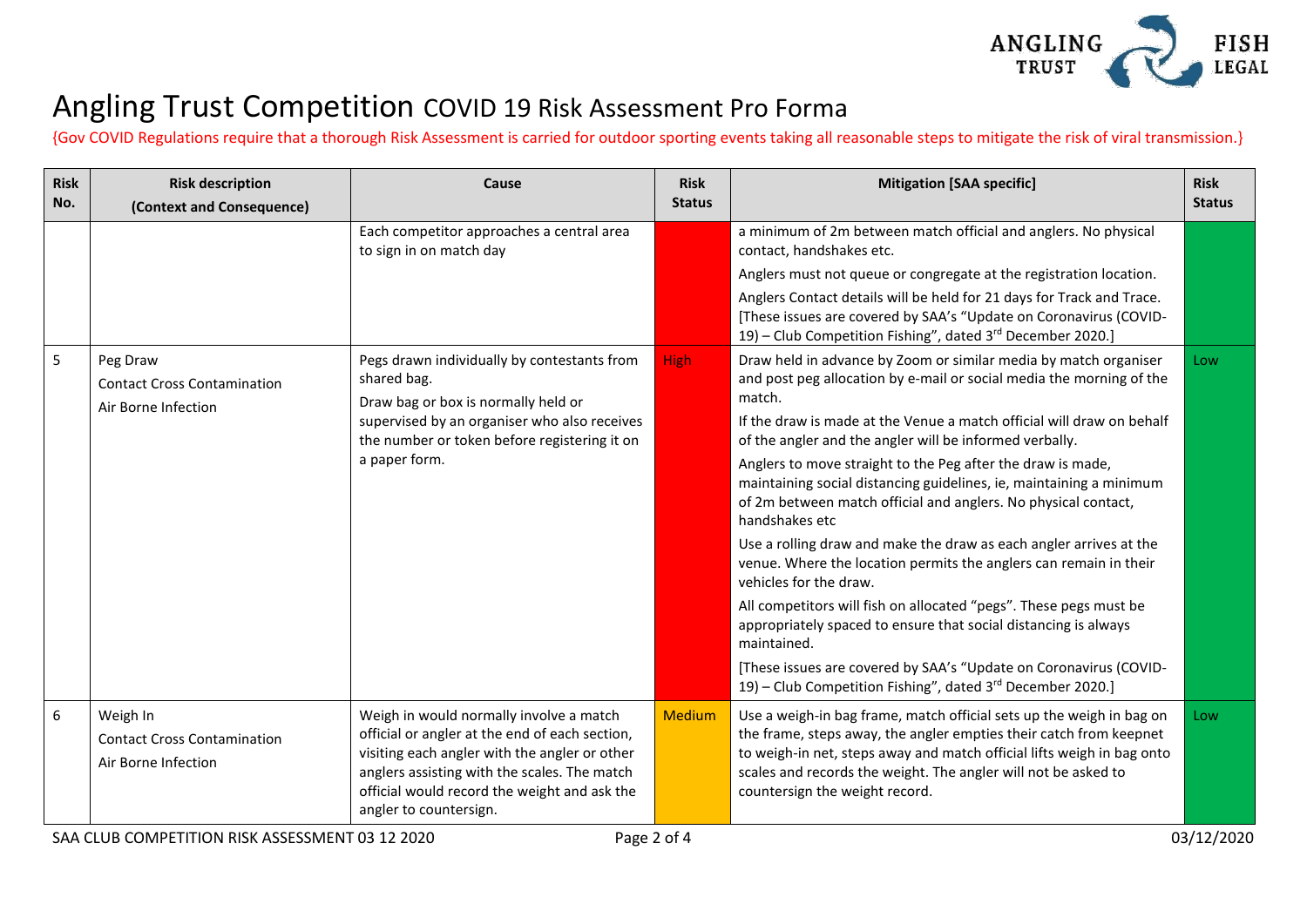

{Gov COVID Regulations require that a thorough Risk Assessment is carried for outdoor sporting events taking all reasonable steps to mitigate the risk of viral transmission.}

| <b>Risk</b><br>No. | <b>Risk description</b><br>(Context and Consequence) | Cause                                                                                                                                                              | <b>Risk</b><br><b>Status</b> | <b>Mitigation [SAA specific]</b>                                                                                                                                            | <b>Risk</b><br><b>Status</b>                                                                                                                                                                                                                                                                     |  |
|--------------------|------------------------------------------------------|--------------------------------------------------------------------------------------------------------------------------------------------------------------------|------------------------------|-----------------------------------------------------------------------------------------------------------------------------------------------------------------------------|--------------------------------------------------------------------------------------------------------------------------------------------------------------------------------------------------------------------------------------------------------------------------------------------------|--|
|                    |                                                      |                                                                                                                                                                    |                              | Anglers not involved in the weigh-in must not follow the scales to<br>other pegs.                                                                                           |                                                                                                                                                                                                                                                                                                  |  |
|                    |                                                      |                                                                                                                                                                    |                              | [These issues are covered by SAA's "Update on Coronavirus (COVID-<br>19) – Club Competition Fishing", dated 3rd December 2020.]                                             |                                                                                                                                                                                                                                                                                                  |  |
| 7                  | <b>Prize Giving</b><br>Air Borne infection           | Under normal circumstance results or prize<br>giving would take place with a group of<br>anglers at the end of the match, often in a<br>clubhouse or public house. | <b>Medium</b>                | Results shall be posted online / social media and any winnings paid<br>direct by online banking or cheque.                                                                  | Low                                                                                                                                                                                                                                                                                              |  |
|                    | <b>Contact Contamination</b>                         |                                                                                                                                                                    |                              |                                                                                                                                                                             | Payment by cash should be avoided, but if payment can only be<br>made by cash at the venue the organiser must take into account<br>social distancing at pay-out and cross contamination on cash and<br>envelop and develop a suitable procedure which must be recorded in<br>the template below. |  |
|                    |                                                      |                                                                                                                                                                    |                              | Anglers must not congregate to wait for the results.                                                                                                                        |                                                                                                                                                                                                                                                                                                  |  |
|                    |                                                      |                                                                                                                                                                    |                              |                                                                                                                                                                             | [These issues are covered by SAA's "Update on Coronavirus (COVID-<br>19) - Club Competition Fishing", dated 3rd December 2020.]                                                                                                                                                                  |  |
| 8                  | Spectators                                           | Larger matches may draw spectators who<br>may infringe the 2 m social distancing rule.                                                                             | <b>Medium</b>                | Spectators should be discouraged from all Competitions                                                                                                                      | Low                                                                                                                                                                                                                                                                                              |  |
|                    |                                                      |                                                                                                                                                                    |                              | [No spectators ever attend the relatively small matches organised by<br>SAA]                                                                                                |                                                                                                                                                                                                                                                                                                  |  |
| 9                  | <b>Contact Cross Contamination</b>                   | SAA Members attending Matches from<br>higher Tier areas                                                                                                            | <b>High</b>                  | Only SAA members in the same Tier or lower tier may fish<br>competitions on SAA waters that are all located within East Sussex                                              | <b>Medium</b>                                                                                                                                                                                                                                                                                    |  |
|                    |                                                      | Visiting clubs attending Matches from higher<br>Tier area                                                                                                          |                              | Only anglers from visiting clubs residing in the same or lower Tier as<br>East Sussex may attend matches on SAA waters                                                      |                                                                                                                                                                                                                                                                                                  |  |
| 10                 | <b>Contact Cross Contamination</b>                   | SAA Members attending Matches in higher<br>Tier areas (away matches)                                                                                               | High:                        | SAA members may only fish away matches at locations in the same<br>Tier or lower tier as East Sussex. SAA members may not travel to or<br>fish matches in Tier 3 locations. | <b>Medium</b>                                                                                                                                                                                                                                                                                    |  |